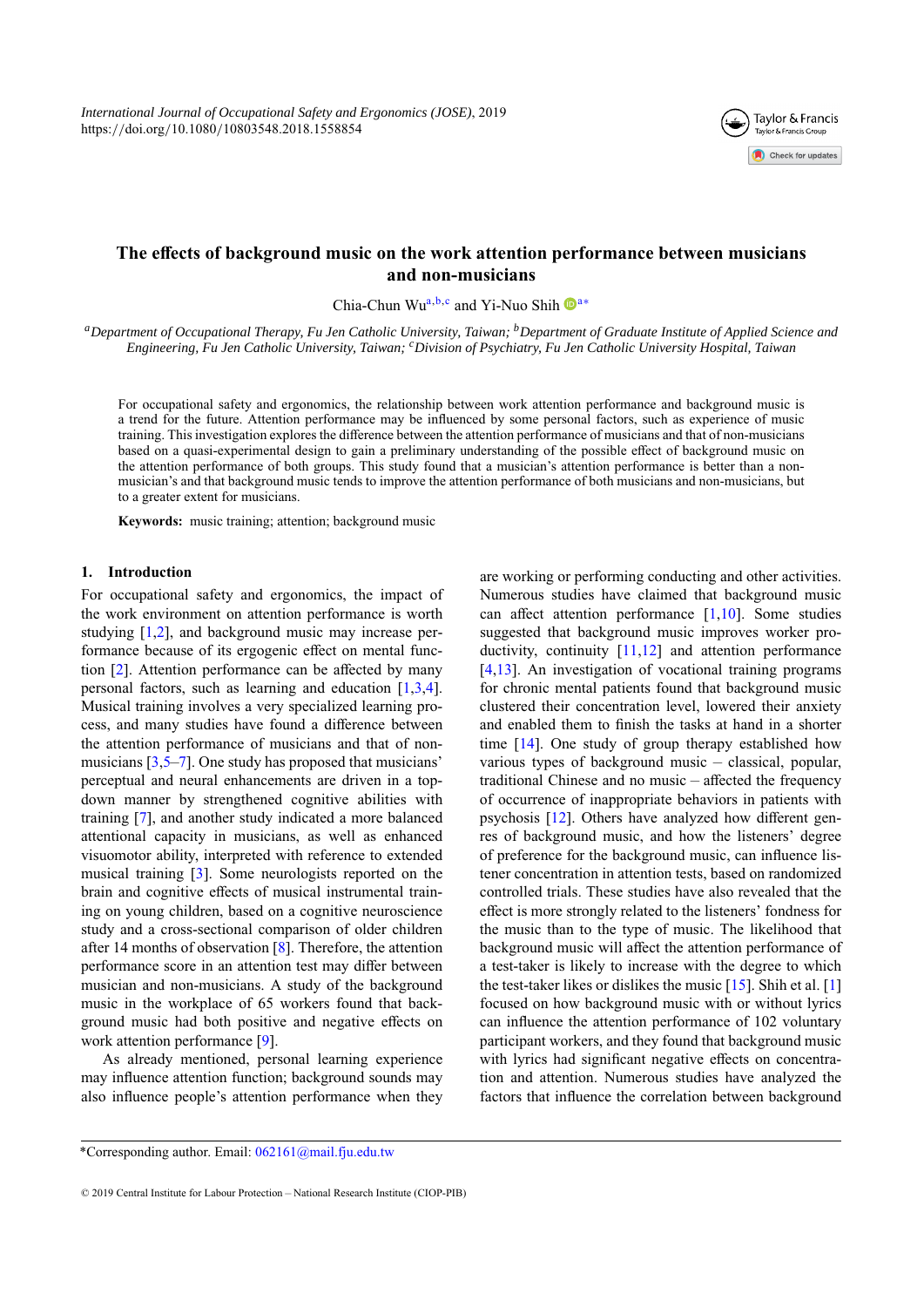

<span id="page-1-0"></span>Figure 1. Research procedure.

music and attention performance – factors such as type of background music, fondness for the background music and whether the background music has lyrics. However, few studies have compared musicians to non-musicians in terms of attention performance, and the effect of background music thereon, as a result of personal musical learning experiences.

This study uses a quasi-experimental design to provide a preliminary understanding of the difference in attention performance between musicians and non-musicians, and of the possible effect of background music on their attention performance during the performance of tasks.

### **2. Methods**

In this study, a quasi-experimental design was conducted. The Institutional Review Board approved the experimental procedure. All of the test-takers participated voluntarily after giving informed consent; each will receive a small gift. Figure [1](#page-1-0) shows the experimental procedure.

### *2.1. Participants*

Of the 103 test-takers, 56 were musicians and 47 were non-musicians. Musicians had studied music since childhood and had learned to play musical instruments; they also majored in music in college. Non-musicians had never studied music theory or learned to play an instrument, and they did not take music as a college major. Musician testtakers were aged 21–25 years; 13 were males and 43 were females. Non-musician test-takers were also aged 21–25 years; 11 were males and 36 were females, as presented in Table [1.](#page-2-0)

# *2.2. Research equipment*

### *2.2.1. Chu's attention test*

Chu's attention test is a standard evaluation tool frequently used in occupational therapy  $[1,16]$  $[1,16]$ . It is usually applied in case studies of attention to demonstrate the level of attention provided by community services in the future. This is a writing test including more than 100 questions, each of which requires the participants to view a series of scrambled codes, search for the '\*' sign among these codes, count the occurrence of '\*' and record this as the answer. The testing time is 10 min, and the final score is the 'Total number of answers' minus the 'Number of wrong answers'. This tool has been used to measure the correlation between work attention level and background music [\[16\]](#page-4-13).

#### *2.2.2. Background music*

We prepared some soft music, songs popular in the Asian area.

### *2.2.3. Tool for statistical analysis*

All statistics were performed using SPSS version 20.0 and *p <* 0.05 was considered to be statistically significant. The *t* test, mean and standard deviation were used to analyze how different types of background music can influence attention test performance.

### *2.3. Research procedure*

The research procedure, shown in Figure [1,](#page-1-0) was as follows. Step one involved 103 voluntary participants (musi-

 $cians = 56$ , non-musicians = 47). We used an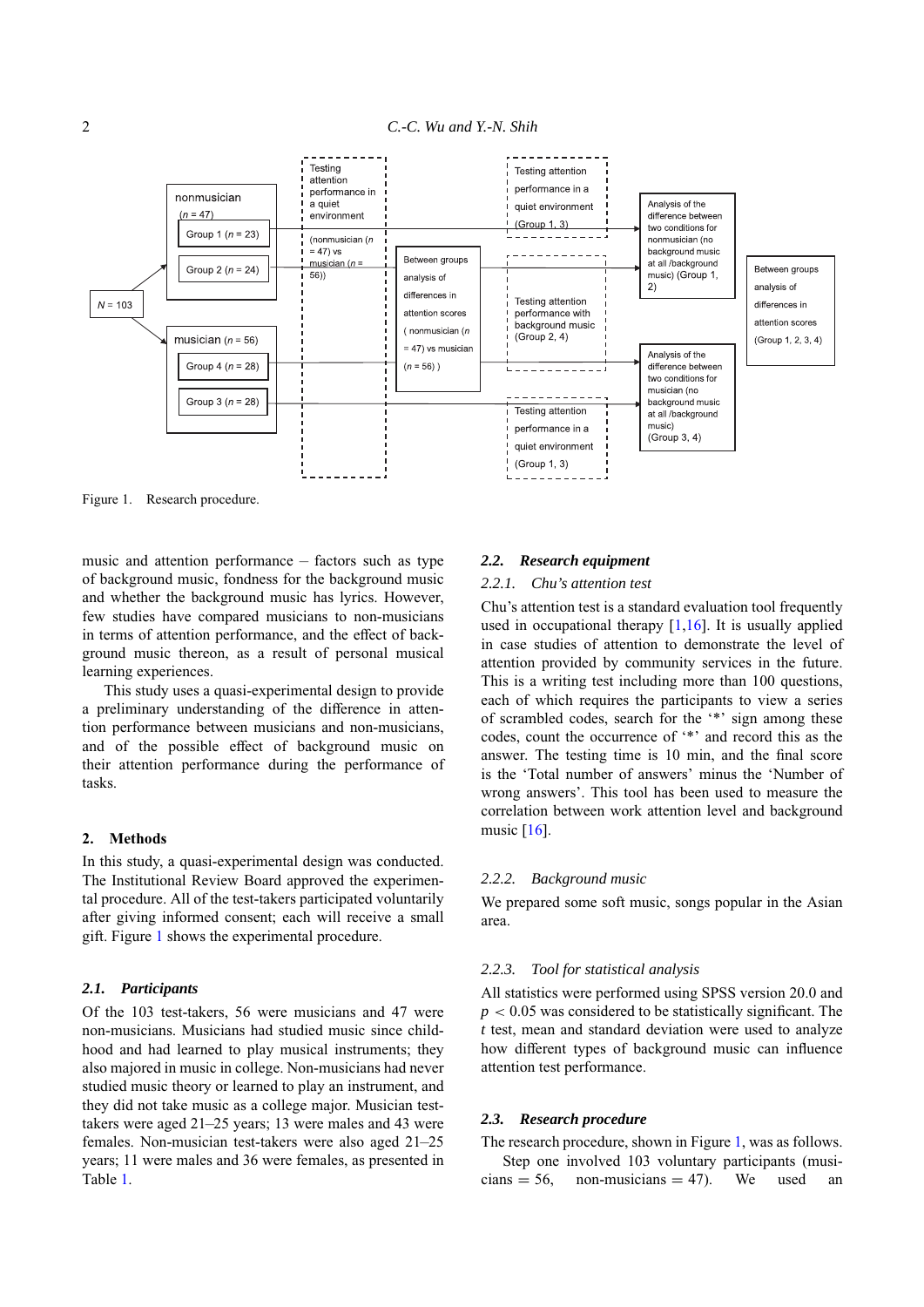<span id="page-2-0"></span>

| Characteristic   |                      | Musicians ( $n = 56$ ) | Non-musicians ( $n = 47$ ) |
|------------------|----------------------|------------------------|----------------------------|
| Gender           | Males $(n = 24)$     | 13                     |                            |
|                  | Females ( $n = 79$ ) | 43                     | 36                         |
| Age $(M \pm SD)$ |                      | $22.90 \pm 2.21$       | $23.00 \pm 2.39$           |

Table 1. Characteristics of participants  $(N = 103)$ .

independent-samples *t* test to ensure there were no significant group differences in age and gender between non-musicians and musicians.

In step two, in a quiet environment, we conducted an attention test on the 103 participants (56 musicians, 47 non-musicians). We then used a *t* test to compare the scoring differences between musicians and non-musicians.

In step three, we divided the test participants into four groups: group 1, 23 non-musicians; group 2, 24 nonmusicians; group 3, 28 musicians; group 4, 28 musicians. At the pre-test stage, we conducted the attention test in a quiet environment for all four groups. At the post-test stage, groups 1 and 3 remained in a quiet environment, whereas groups 2 and 4 took the test with soft music in the background.

Finally, step four compared the scoring differences between pre-test and post-test for groups 1, 2, 3 and 4 respectively.

### **3. Results**

The attention performance of musicians was better than that of non-musicians. The mean attention performance of musicians was 111.19 and that of non-musicians was 97.64, and the variance between the two was statistically significant ( $p = 0.003$ ), as presented in Table [2.](#page-2-1) In studying 'the effect of background music on the attention performance of musicians and non-musicians', soft music was played in the background. The test participants were divided into four groups. For groups 1 and 3, both the pre-test and the post-test were performed in a quiet environment; the score for the pre-test in groups 1 and 3 was 94.35 and 109.20, and for the post-test in groups 1 and 3 was 98.74 and 112.40, respectively, but the results revealed no significant variance. For groups 2 and 4, the pre-test was performed in a quiet environment but the post-test was performed in a soft music environment. The score for the pre-test in groups 2 and 4 was 106.74 and 119.14, and for the post-test in groups 2 and 4 was 118.53 and 133.07, respectively; the results exhibited significant variance, as presented in Table [3.](#page-3-1) Both musicians and non-musicians present better attention performance with background music than in a quiet environment.

### **4. Discussion**

Medically, background music has an excellent regulating effect on human psychology and physiology [\[2\]](#page-4-0). This study

<span id="page-2-1"></span>

| Table 2. Difference in attention performance between |
|------------------------------------------------------|
| musicians and non-musicians.                         |

| Participants  | n  | M      | SD    | $p(t$ test) |
|---------------|----|--------|-------|-------------|
| Non-musicians | 47 | 97.64  | 23.56 | $0.003*$    |
| Musicians     | 56 | 111.19 | 18.49 |             |

\**p <* 0.005 statistically significant difference.

investigated the attention performance of musicians and non-musicians, and the findings and a discussion thereof follow.

## *4.1. Musicians' attention performance is better than that of non-musicians*

In this study, musicians' attention performance was better than that of non-musicians (Table [1\)](#page-2-0). Numerous studies have discussed how early-childhood musical education/training can help people [\[7,](#page-4-4)[8\]](#page-4-5) and positively affect attention performance [\[3\]](#page-4-1). One study with 42 research objects found that high musical performance may be associated with high executive and control function [\[5\]](#page-4-3), and that attention performance is related to executive and control function  $[16]$ , so the finding that a musician's attention performance is better than a non-musician's is reasonable. Based on a popular attention test in 103 ethnic Chinese individuals as research objects, this study drew the same conclusion. This finding explains why music education/training improves the attention performance of all.

## *4.2. A background musical environment tends to produce better attention performance than a quiet environment*

Both musicians and non-musicians exhibit better attention performance in the post-test with soft music in the background than in a quiet environment (Table [3\)](#page-3-1). Many researchers have investigated the effect of background music on human attention levels, but no unanimous conclusion has been reached  $[1,10,12]$  $[1,10,12]$  $[1,10,12]$ , mainly because researchers have used various types of background music. Some studies have found that, unlike rock music or music with lyrics, beautiful classical tunes and music without lyrics tend not to influence people's attention, and they may even help people to stabilize their mood and concentrate on the issue at hand  $[12,15]$  $[12,15]$ . Since the soft music used in this study is fairly similar to such music, it yielded similar results.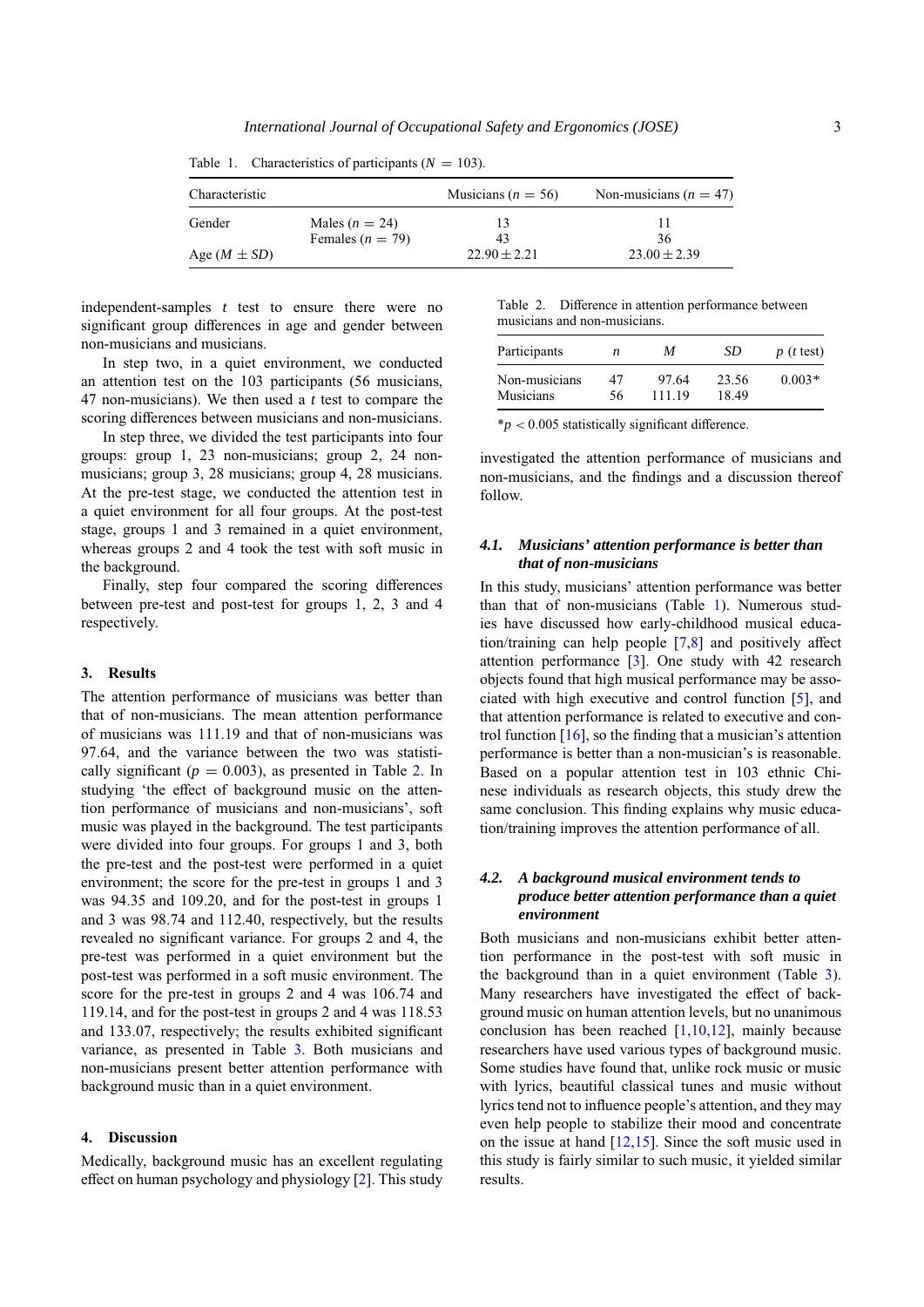<span id="page-3-1"></span>Table 3. Influence of background music on attention performance between musicians and non-musicians.

| Participants             |                      |                                    | M      | SD    | $p(t$ test) |
|--------------------------|----------------------|------------------------------------|--------|-------|-------------|
| Non-musicians $(n = 47)$ | Group 1 ( $n = 23$ ) | Pre-test (in a quiet environment)  | 94.35  | 21.27 | 0.234       |
|                          |                      | Post-test (in a quiet environment) | 98.74  | 24.36 |             |
|                          | Group 2 ( $n = 24$ ) | Pre-test (in a quiet environment)  | 106.74 | 22.01 | $0.006*$    |
|                          |                      | Post-test (with background music)  | 118.53 | 17.95 |             |
| Musicians ( $n = 56$ )   | Group 3 ( $n = 28$ ) | Pre-test (in a quiet environment)  | 109.20 | 19.99 | 0.063       |
|                          |                      | Post-test (in a quiet environment) | 112.40 | 16.36 |             |
|                          | Group 4 ( $n = 28$ ) | Pre-test (in a quiet environment)  | 119.14 | 14.56 | $0.003**$   |
|                          |                      | Post-test (with background music)  | 133.07 | 13.71 |             |

\**p <* 0.01 statistically significant difference; \*\**p <* 0.005.

## *4.3. Soft background music increases the attention level of musicians significantly more than that of non-musicians*

The effect of listening to music on cognitive abilities is highly debated [\[13\]](#page-4-10). Some studies have found that soft music can stabilize a listener's moods and positively influence the listener's attention performance [\[11](#page-4-8)[,12](#page-4-9)[,14\]](#page-4-11). Some studies have noted that background music can also distract a listener  $[9,15]$  $[9,15]$ . Such positive and negative effects on listeners are worth studying. This study, in which the background music was soft, finds that musicians' attention levels are improved significantly more than those of non-musicians. Why? Two investigations have found an association between music training and listening abilities [\[6,](#page-4-14)[17\]](#page-4-15), and a recent study found that musical training in childhood improves children's resistance to disturbance by a noisy environment [\[7\]](#page-4-4). Some studies have noted that musicians have enhanced auditory processing abilities, and these abilities are paralleled by an improved understanding of speech in noisy environments [\[18\]](#page-4-16), because musicianship is associated with neuroplastic changes in brainstem and cortical structures [\[17\]](#page-4-15); in other words, musicians may work more smoothly than non-musicians with background sounds. Therefore, the musicians and non-musicians in our study may have been equally influenced by the soothing effect of soft background music, exhibiting better attention performance over that in the absence of background music. Furthermore, since musician test-takers are less distracted by background music, improvement in their attention performance exceeds that of non-musicians. This study involved only 103 participants, of whom males were a small minority. In the future, we shall use a much larger sample size to better understand the difference between the attention performance of musicians and that of nonmusicians.

### **5. Conclusions**

Based on the results of this study, the following conclusions are drawn and suggestions offered.

## *5.1. Education and training in music can improve one's work attentiveness*

Many researchers have investigated the importance of musical education to human society. This study found that people who had childhood musical training demonstrate better at-work attention performance than those who did not. This study included only 103 research objects, who were all ethnic Chinese. In the future, we shall use a much larger sample size and compare the effect of musical education on the at-work attention of various ethnic groups.

## *5.2. More ergogenic issues between background music and work performance*

The research equipment (Chu's attention test) in this study is classified as a visual attention test. In the future, we shall explore other work behavior, such as auditory attention, eye–hand coordination, long-term memory or work memory. A full-scale approach will be utilized to examine the effect of background music on work performance.

### **Acknowledgements**

The authors would like to thank the National Science Council of Taiwan for financially supporting this research.

#### **Disclosure statement**

No potential conflict of interest was reported by the authors.

#### **Funding**

This research was supported financially by National Science Council of Taiwan [Contract No. NSC 101-2410-H-030-069-].

### **ORCID**

*Yi-Nuo Shih* <http://orcid.org/0000-0003-3316-2738>

#### **References**

<span id="page-3-0"></span>[1] Shih YN, Huang RH, Chiang HY. Background music: effects on attention performance. Work. 2012;42(4): 573–578.